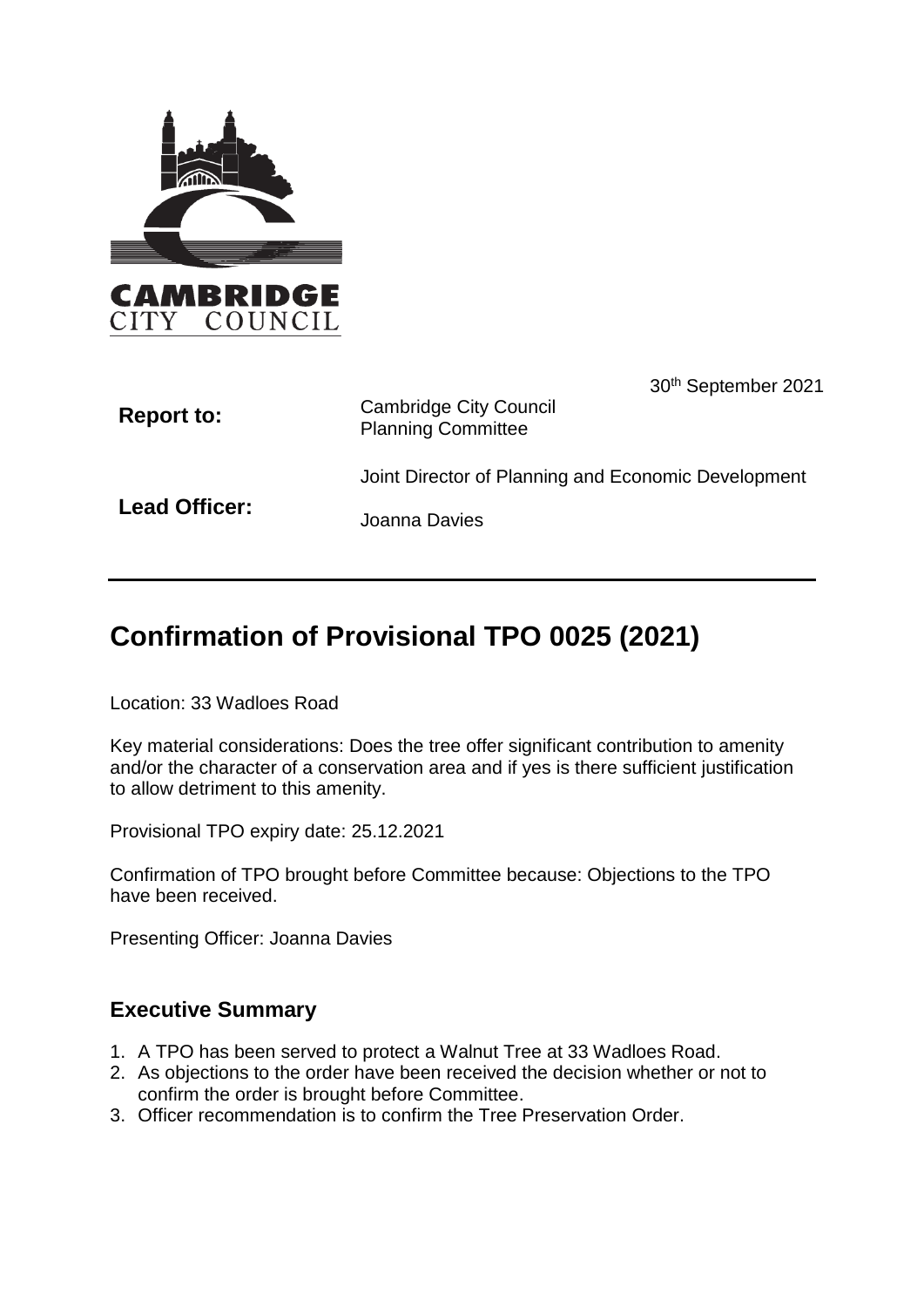## **Relevant planning history**

4. A new TPO was requested by a resident following concerns that proposed works by a neighbouring property would be detrimental to the tree in the rear garden 33 Wadloes Road. Following officer assessment it was considered expedient to make provision for the protection of two Walnut trees. One in 255 Ditton Fields and one in 33 Wadloes Road.

## **Legislation and Policy**

5. If it appears to a local planning authority that it is expedient in the interests of amenity to make provision for the preservation of trees or woodlands in their area, they may for that purpose make trees, groups of trees or woodlands the subject of a TPO

Expedience - If there is a risk of trees being cut down or pruned in ways which would have a significant impact on their contribution to amenity it may be expedient to serve a Tree Preservation Order. In some cases, the Local Planning Authority may believe trees to be at risk generally from development pressure and therefore consider it expedient to protect trees without known, immediate threat. Where trees are clearly in good arboricultural management it may not be considered appropriate or necessary to serve a TPO.

Amenity - While amenity is not defined in the Town and Country Planning Act, government guidance advises authorities develop ways of assessing the amenity value of trees in a structured and consistent way. Cambridge City Council Citywide Tree Strategy 2016 – 2026 sets out the criteria for assessing amenity in Policy P2 and considers visual, wider impact, atmospheric, climate change, biodiversity, historic/cultural and botanical benefits when assessing the amenity value of trees.

Suitability - The impact of trees on their local surroundings should also be assessed, taking into account how suitable they are to their particular setting, the presence of other trees in the vicinity and the significance of any detrimental impact trees may have on their immediate surroundings.

## **Consultation**

6. A TPO must be served upon anyone who has an interest in land affected by the TPO. This includes neighbours, who may have a common law right to prune overhanging branches back to the boundary.

## **Representations from members of the public**

- 7. Representation has been received from 253 Ditton Fields.
- 8. The representations can be summarised as follows: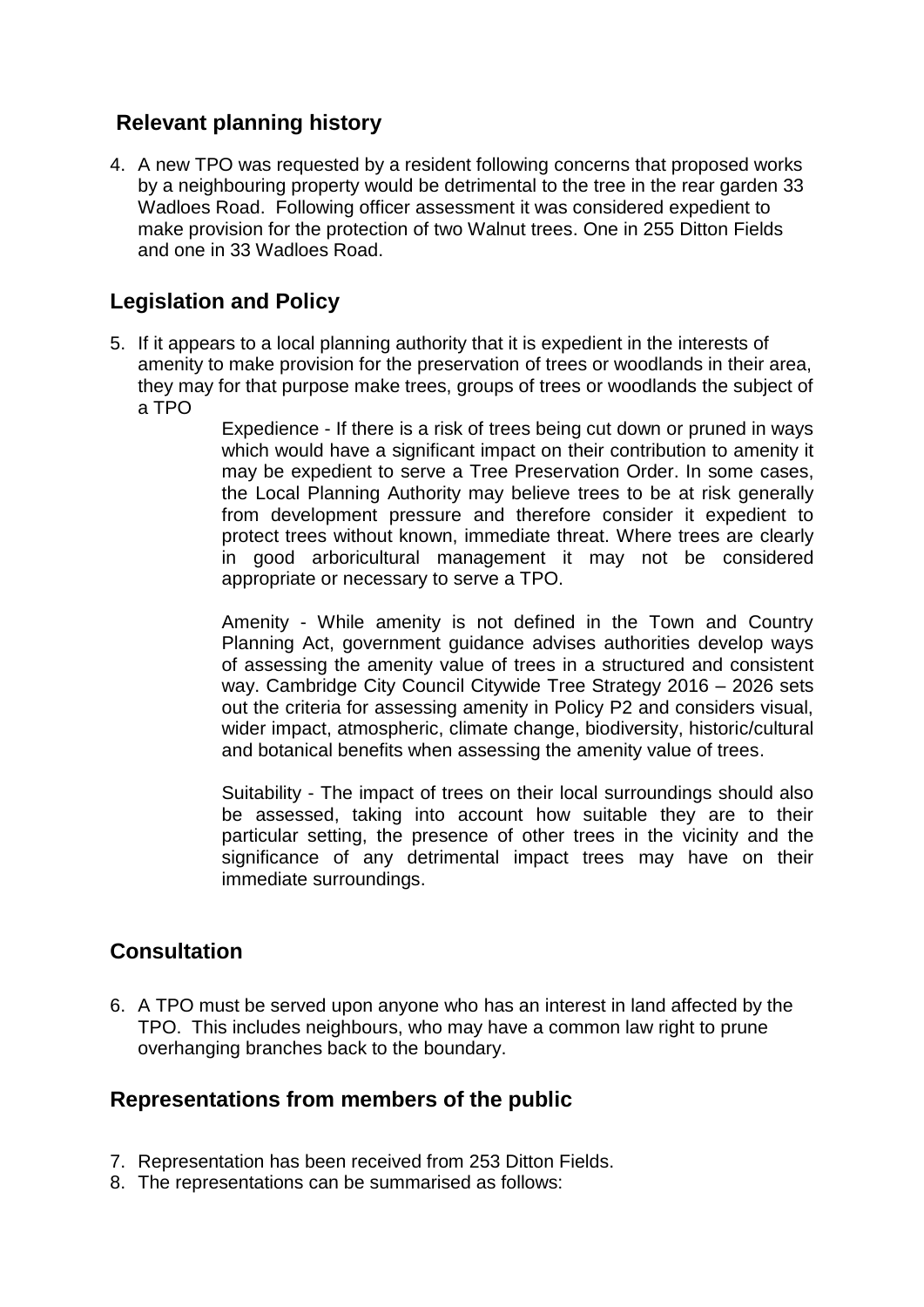- It has a drain on water restricting growth on anything but moss.
- It blocks light and is never managed.

## **The Tree**

9. The Walnut at 33 Wadloes Road is a healthy mature specimen located in the back garden, close to the rear boundary.

## **Officer Assessment**

#### **Expedience**

10.Concern was raised that the tree would be heavily pruned by a neighbour leading to its decline or detrimental impact to its appearance.

#### **Amenity**

11.The tree's public visual amenity contribution is significant being seen over the roofs of houses and through gaps between houses. It also contributes significantly to the general greening of the area, and its enjoyment by the public, biodiversity, climate change mitigation and pollution mitigation.

#### **Suitabilty to site**

12.No evidence has been presented to suggest that the tree is at risk of part or whole failure or that its retention is causing damage to neighbouring properties.

#### **Response to objections**

- 13.Trees do require a large amount of water and often can have a detrimental impact on other vegetation. However, this would not be considered a sufficient reason not to protect a valuable tree from unjustified and harmful tree works.
- 14.The TPO is not intended to stop tree works that are proposed for sound arboricultural or practical reasons and considered remedial work would improve light to surrounding properties without harm to the tree's health or amenity value.

## **Recommendation**

- 15.The Council can deal with this application in one of three ways:
	- (1) Authorise the confirmation of the TPO
	- (2) Authorise the confirmation of the TPO with amendments
	- (3) Authorise the TPO not to be confirmed.

16.Officers recommend that Members authorise the confirmation of the TPO